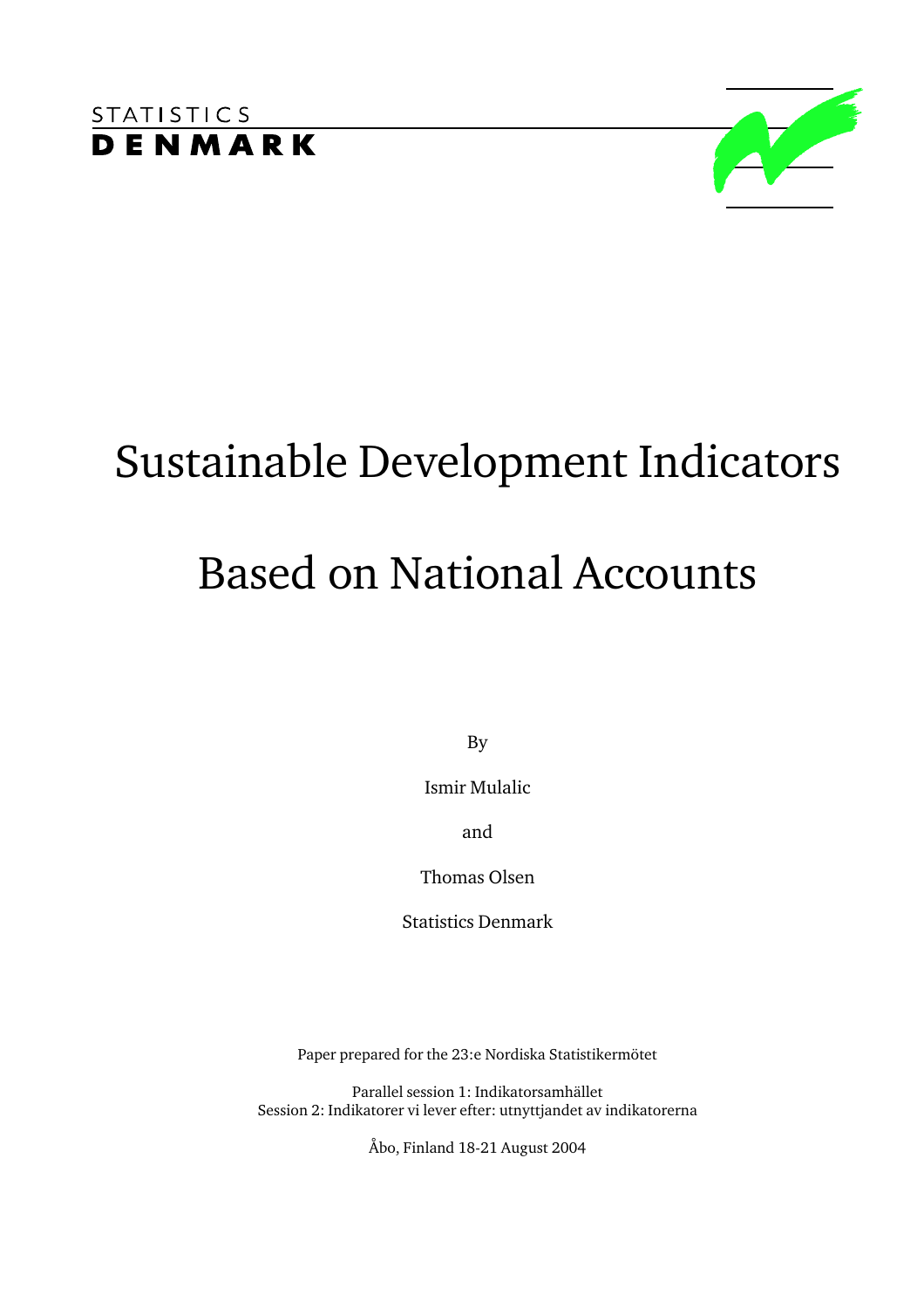## Contact information:

Ismir Mulalic

Head of section Environmental Accounts and Input-Output - National Accounts Statistics Denmark Sejrogade 11 DK-2100

Phone: +45 3917 3917 Direct: +45 3917 3667 E-mail: Imu@dst.dk

Thomas Olsen

Head of section Environmental Accounts and Input-Output - National Accounts Statistics Denmark Sejrogade 11 DK-2100

Phone: +45 3917 3917 Direct: +45 3917 3828 E-mail: Tol@dst.dk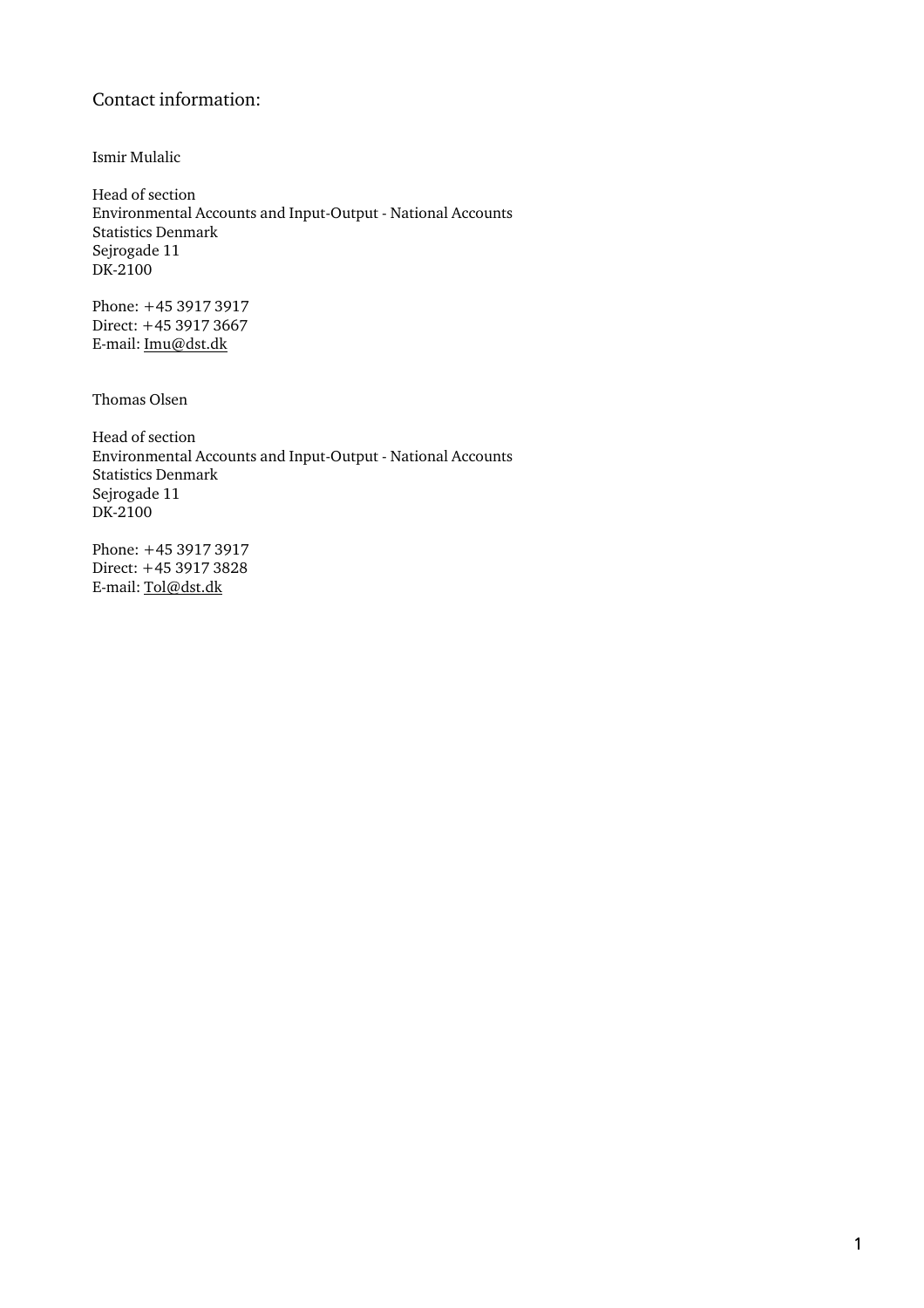# **Sustainable Development Indicators Based on National Accounts**<sup>1</sup>

**ABSTRACT** National statistical institutes have recently presented a set of indicators for sustainable development. The indicators present different topics and the simultaneous achievement of different goals. That is, economic, social and environmental goals. Statistics Denmark also presented a series of indicators for sustainable development in 2003.

However, policy analysis of sustainable development requires instruments for further analysis of the underlying mechanisms and the reasons for change. The present indicator set cannot be used for such a purpose. The primary reason for this is that the indicators are often based on data originating from different statistical frameworks.

That is why a new indicator set should be derived from a statistical framework where individual indicators are embedded into an underlying database from which they can be derived by aggregation.

The System of Economic and Social Accounting Matrices and Extensions (SESAME) which is a detailed statistical information system is such a system. SESAME combines the System of National Accounts (SNA) with National Accounting Matrices Including Environmental Accounts (NAMEA) and Social Accounting Matrices (SAM), and in this way integrates economic, social and environmental statistics.

The most important message in this paper is that the underlying data for the individual indicators should be part of a comprehensive framework that integrates all relevant topics. In this way, it will be possible to analyse the interdependence between different topics and the simultaneous achievement of different goals.

1

 $1$  The views expressed in this paper are those of the authors and do not necessarily reflect the views of Statistics Denmark.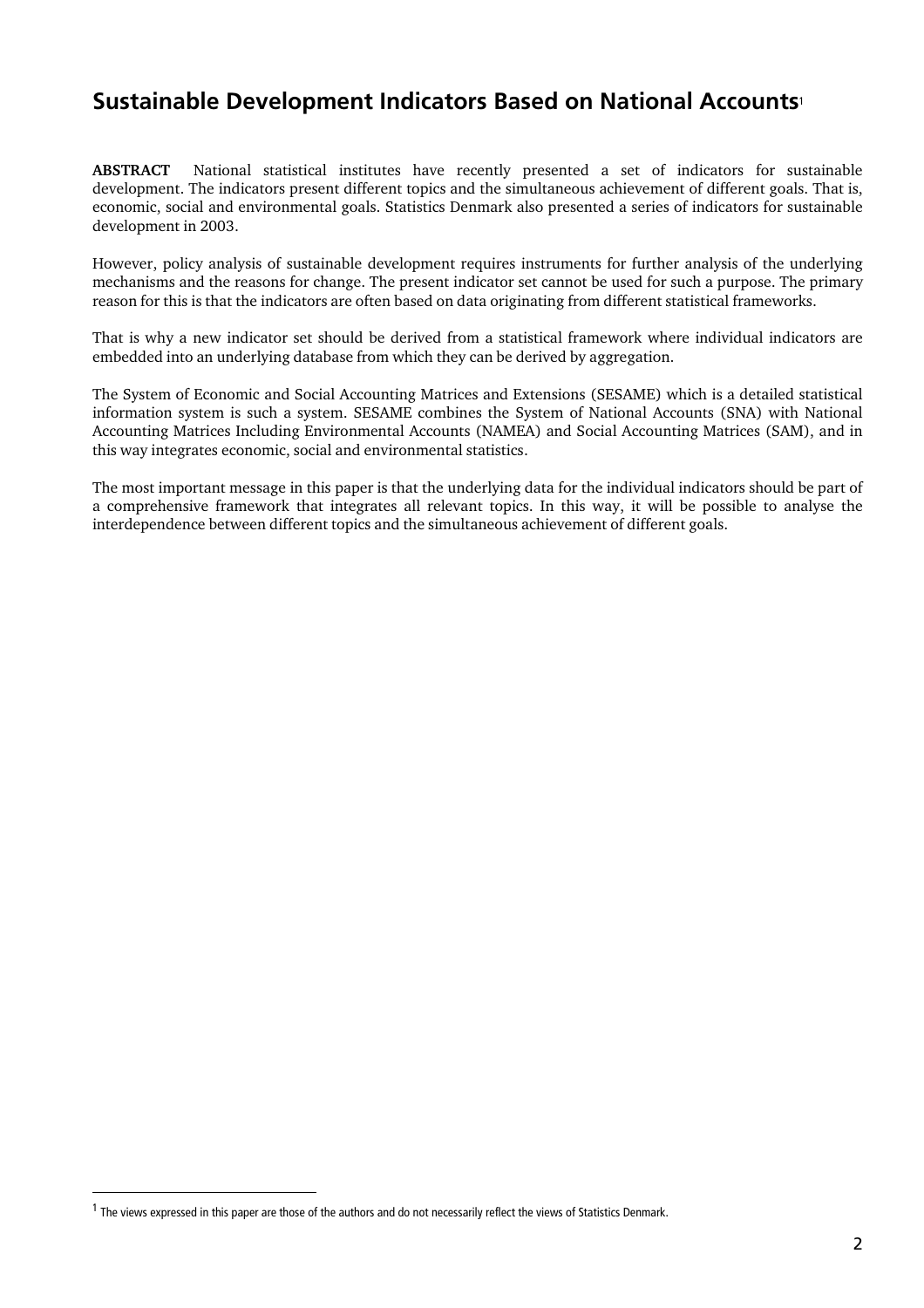# **1. Introduction**

The general idea throughout this paper is to argue for the need for establishing statistical systems where all data are based on the same classifications and from which sustainable development (SD) indicators can be derived by aggregation. The System of Economic and Social Accounting Matrices and Extensions (SESAME)<sup>2</sup> is introduced as such a system. The System of National Accounts (SNA) provides the cornerstone in this framework. Moreover, the paper provides an introduction to SD from an economic perspective.

The paper is structured into the following chapters.

The second and third chapters offer an introduction to sustainable development from an economic perspective. These chapters cater for those who are really interested in the economic theoretically side of SD-indicators and could therefore easily be skipped by those not interested. The fourth chapter gives examples of the current Danish indicator set and the potential problem with this. The fifth chapter gives examples of indicators derived from the system of National Accounting Matrices Including Environmental Accounts (NAMEA), i.e. indicators for the achievement of environmental goals. The SESAME framework is introduced in the sixth, seventh and eighth chapters.

#### **2. Introduction to sustainable development from an economic perspective**

It is now widely recognized that the goal of SD is principally an equity issue, rather than an efficiency issue. According to Hanley (2000), there exists a consensus about SD's general implication which declares that SD requires a non-declining level of well-being for future people. SD requires also equity both within generations and across generations. This doesn't mean that economic efficiency is not relevant for SD, but that economic efficiency is not a sufficient condition for SD.

One of the first ideas about SD appeared in 1987 in The Brundtland Commission report made by the World Commission of the Environment and Development. The Brundtland Commission defines SD as a development that meets the needs of the present generations without compromising the ability of future generations to meet their own needs. However, it appears that there is no straight forward way in which this definition of SD can be understood.

Ecologists tend to address the unavoidable biophysical constraints of human action, while economists tend to translate SD into non-declining per capita wealth.

Neoclassical growth theory implicitly modelled SD as non-declining consumption over time. This theory incorporated natural resource constraints on economic activity. Later, non-declining consumption was replaced by non-declining utility, because individuals also derive utility directly from the environment, and not just from consumption.

According to Pezzey (2003) economic definitions of SD can be divided into two groups:

i) Ends-based definitions (for example, non-declining per capita utility) ii) Means-based definitions (non declining stock of resources)

The resources mentioned here include three different types of capital: man-made capital (machines, infrastructure, etc.), human capital (education, knowledge, etc.) and natural capital. Natural capital is defined in economics to include all gifts of nature. In most economic work on this field, SD is taken to imply a time path for an economy where welfare is non-declining. However, in most of the practical and empirical work welfare is approximated by consumption. This implies a non-declining path for consumption. This causes a direct conflict with inter-temporal efficiency and SD. It is well known that the maximisation of discounted utility results in a consumption level which is eventually falling over time, given a constant discounting rate.

Another important presumption in connection with SD-indicators is that SD must be about either ensuring no degradation in environmental quality over time, or no degradation below certain benchmarks. These benchmarks have been set national and international for pollutants and polluting impacts or conceivably in terms of sustainable harvesting. However, there is yet no international consensus about these benchmarks.

1

<sup>&</sup>lt;sup>2</sup> The SESAME framework has been developed by Steven Keuning, Statistics Netherlands. See Keuning et al. (1995).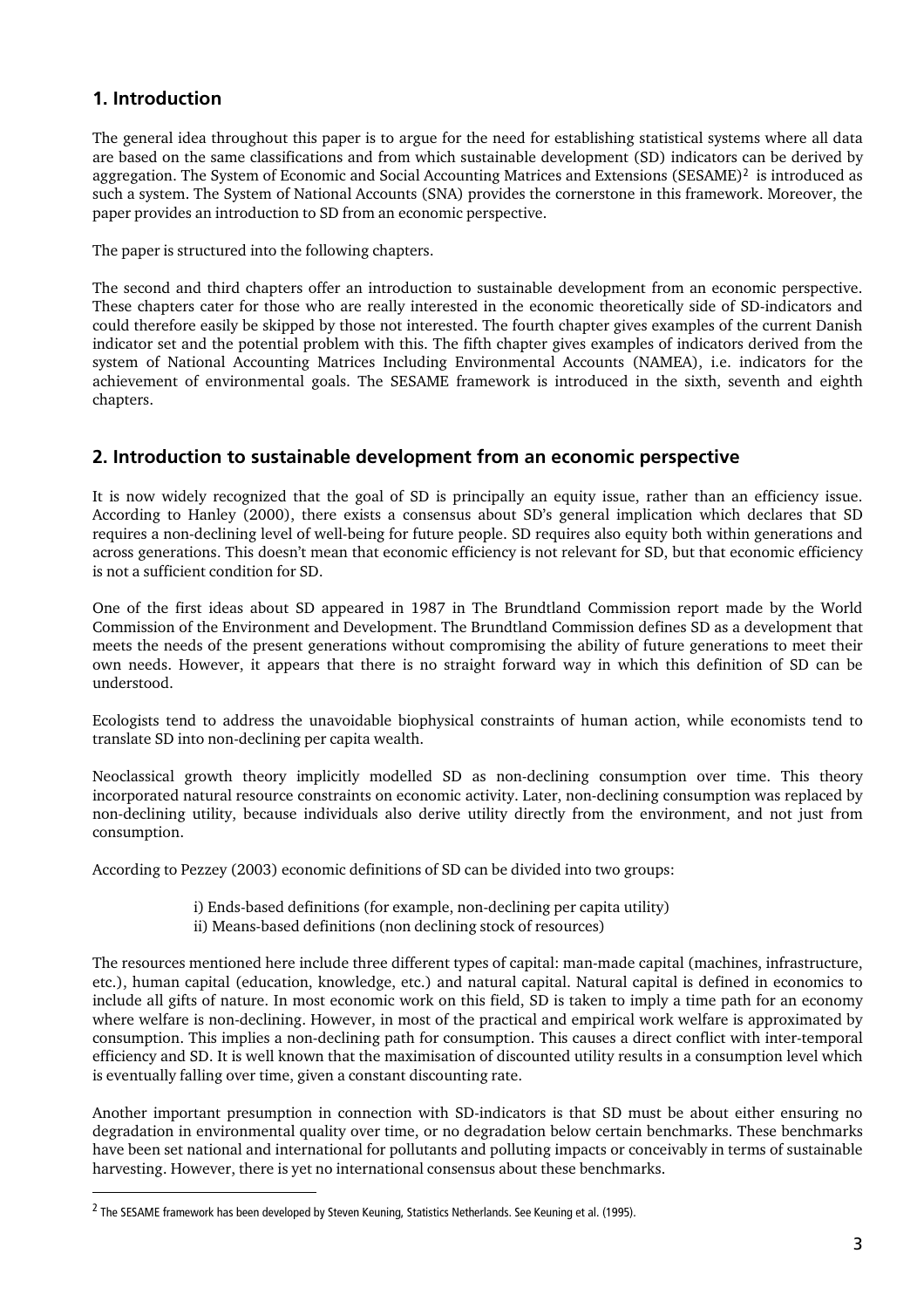# **3. Short review of possible indicators**

This chapter introduces a series of indicators which have been introduced in the economic literature. According to Hanley (2000) all macroeconomic<sup>3</sup> indicators for SD can be divided into two big groups:

- i) Indicators based on flows, centring on the concept of an environmentally adjusted national accounts, and
- ii) Indicators based on stocks, centring on the concept of a non-declining capital stock

#### **3.1 Flow based indicators**

#### **3.1.1 Green Net National Product (GNNP)**

A wide range of economic literature discusses transformation of conventional SNA measures of economic performance, such as Net National Product (NNP), into exact measurement of welfare, given that economic activity and the environment are inter-linked. Correctly adjusted NNP, i.e. the Environmentally Adjusted National Product (EANP) can tell us whether a country is on a sustainable path, since NNP is shown to be a measure of maximum future consumption possibilities in an economy, given an initial capital stock. Most of the results in this area are funded on a paper by Weitzman from 1976. This paper showed that the current-value Hamiltonian of an optimal growth model is an expression for NNP in that economy. Theoretical work with adjustments of NNP to include environmental impact is based on Weitzman's results. Correct adjustments of NNP include at least three groups of adjustments:

- i) Adjustments in connection with non-renewable resources
- ii) Adjustments in connection with renewable resources
- iii) Adjustments in connection with pollution

Let us first look at non-renewable resources, such as oil and natural gas. A general principle behind the adjustment of NNP in connection with non-renewable resources in economic literature says that conventional NNP must be adjusted for depreciation of the resource stock, valued at its Hotelling rent. However, new discoveries may be added to the resource stock, assuming that these are economic to exploit.

For renewable resources, such as fish and forests, NNP should be adjusted for the net change in the resource stock, valuated at the resource rent. It is not hard to se that adjustments of renewable and non-renewable resources are almost similar. The only difference between these two adjustments is the natural growth in the renewable resources.

Treatment of pollution in the national accounts has always been connected with problems. Therefore, the overall conclusion in connection with adjustments of conventional NNP for pollution is two-folded. For natural resources which are commercially exploited, NNP must be adjusted for depreciation in the stocks of these resources. For natural services, which are not priced, two adjustments are necessary: one which augments NNP by the value of the service flows from these non-marked assets, and one which reduces NNP by depreciation in the assets themselves. Unfortunately this requires a measure of environmental services. Note here, that all three adjustments are only correct if the prices and marginal costs used in the calculation are set at their optimal values.

However, there are several issues in connection with environmental adjustments of NNP. Some of the most important are:

- i) Treatment of defensive expenditures<sup>4</sup> and pollution costs
- ii) Treatment of transboundary pollution
- iii) Treatment of technological change
- iv) Treatment of new discoveries
- v) Treatment of uncertainty.

 $\overline{a}$ 

<sup>&</sup>lt;sup>3</sup> Measures which relate to the economic system for one country as a whole.

<sup>&</sup>lt;sup>4</sup> Defensive expenditures include expenditures by households and governments on reducing the impacts of the current pollution level.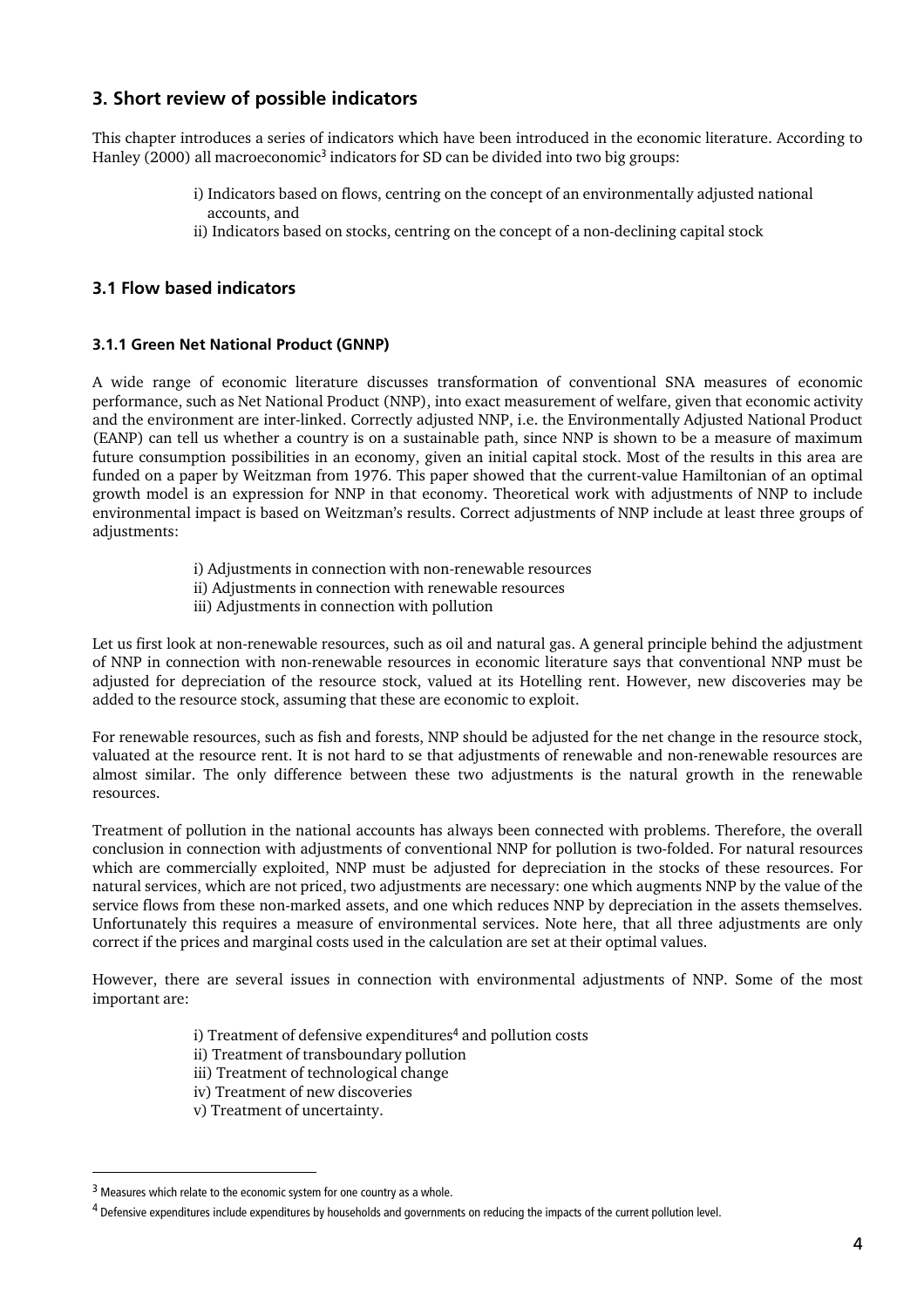Several specific problem areas can also be identified in derivation of EANP. The efficiency price problem for instance, which says that it is unlikely that depreciation of renewable and non-renewable resources will be calculated correctly. It is more or less obvious that depletion of present resources may not follow the optimal path. Thus, observed prices are non-optimal. For renewable resources there is almost no evidence that extraction follows Hotellings rule, because of externalities, like for instance open-access problems, etc. Consequently, observed prices are non-optimal and only correct prices give the correct rents by which changes in stocks can be valuated correct.

Furthermore, Mäler (1991) points out that EANP can only be a trustworthy welfare indicator in a 'convex' economy.<sup>5</sup> Others have pointed out that the optimal adjustments derived are dependent on a structure of the model used. Furthermore, EANP has no predictive power. Rising EANP might tell us that welfare was increasing over the accounting period, but it tells us nothing about whether this trend is going to continue. Falling EANP would be a sign of an unsustainable development, but it also does not tell us anything about whether this trend will continue. It can bee concluded that EANP is a better SD-indicator than NNP. However, EANP is far from perfect.

#### **3.2 Stock-based indicators**

#### **3.2.1 The Hartwick's rule**

Hartwick presented as early as 1977 conditions under which an economy dependent on a non-renewable resource could maintain a constant level of consumption in the infinite future. Hartwick's rule says that constant consumption requires that the Hotelling rents evaluated along an optimal depletion path are reinvested in manmade capital (infrastructure, machinery, etc), given a Cobb-Douglas aggregate production function. The Cobb-Douglas function has an elasticity of substitution between man-made and natural capital equal to one.

The first criticism of Hartwick's rule deals with this substitution condition, because only if the substitution elasticity is equal to or greater than one, the rule will imply non-declining consumption, given the Cobb-Douglass production function. The second criticism is directed to the implication of being on an optimal depletion path, which might cause that, wrong prices are used to calculate the optimal re-investment. Cf. the argumentation above.

#### **3.2.2 Genuine savings**

1

The indicator known as 'genuine saving' is an empirical application of Hartwick's rule. The indicator tests whether one country is following the Hartwick rule, by comparing the saving rate with the sum of depreciation of natural and man-made capital. If all savings are reinvested in man-made and natural capital, then the aggregate capital will not be falling and constant consumption will be maintained. This indicator is referred to as a weak sustainability measure, since no special conditions are placed on the level of natural capital. 'Genuine savings' are also calculated under the assumption that man-made and natural capitals have the same ability to produce welfare.

There are several criticisms of 'genuine savings'. First, measuring of depreciation of natural capital is very difficult (for instance biodiversity). Second, it is not clear how investments in man-made capital can substitute some part of natural capital, as for instance photosynthesis, etc.

#### **3.2.3 Natural capital stock approaches**

The 'London School' offers a different approach where substitution possibilities between man-made and nature capital are limited. This approach says that some substitution is possible between certain elements of man-made and natural capital (better machinery causes a fall in the use of raw materials), but many elements of natural capital cannot be substituted (for instance biodiversity, etc.). Therefore, this approach is often referred to as 'strong sustainability'. However, the question is how much of the natural capital that should be held constant, and what measure natural capital should be measured in? Once these questions have been answered, the development of an indicator is practically straightforward.

Another approach, which is closely linked to non-declining natural capital, is the safe minimum standards (SMS). The SMS rule is that it should prevent reduction in the natural capital stock below the SMS, identified for each

<sup>5</sup> Convex economy: an economy with convex production possibilities and preferences.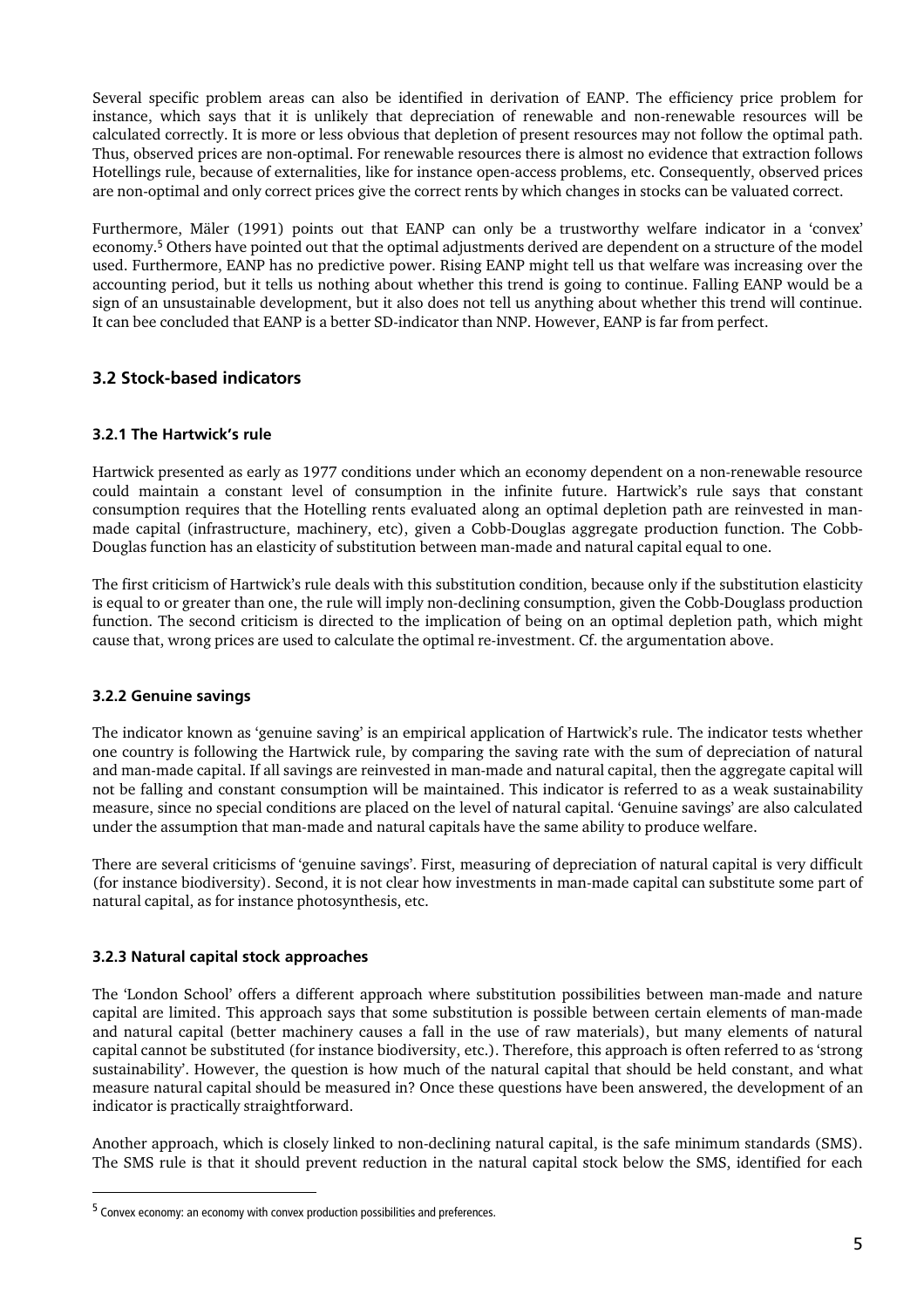component of this capital stock, unless opportunity costs of doing so are unacceptably large. The biggest difference between SMS and the non-declining natural capital approach is that SMS for any resource is allowed to decline if the opportunity costs of preserving are unacceptably large.

Even though the economic literature has offered a series of indicators for SD these are most unlikely to be used by national statistical institutes. The primary reason for this is that too many aspects of natural resource depletion are ignored by the SNA. For instance, expenditure on pollution cleaning is added to EANP, but any loss in welfare due to the pollution itself is ignored. Furthermore, economic indicators such as EANP are only useful in connection with sustainable development if they are used together with ecological and socio-political indicators. This leads us to the next chapter.

## **4. Indicators for sustainable development in Denmark**

#### **4.1 The first ideas about sustainable development**

The first ideas about SD in Denmark came, as already mentioned, in 1987 with the Brundtland Commission report. The report highlights three components of SD:

> i) Economic growth ii) Environmental protection iii) Social equity

Today, these three dimensions are recognised as dimensions that should be addressed by any SD-policy.

Later in June 2002, the Heads of the EU Member States adopted a strategy for SD at the Gothenburg Summit. The overall objective of the strategy was to disconnect economic growth from environmental impact and resource extraction.

In continuation of the Gothenburg summit, the 6th Environment-Action Program<sup>6</sup> was adopted in July 2002. This program should help the integration of the environment policy with other EU policies. The program was built on the main principle that environmental consideration should be part of all EU's sector-policies, especially those for agriculture and the energy sector. It was also adopted that EU countries should work targeted with priority areas. At the latest in 2006, EU's countries should develop strategies for soil pollution, sea environment, pesticides, ear pollution, town environment, sustainable use of resources and waste recycling.

The Nordic countries adopted in 1998 a declaration about SD in Scandinavia, called "Sustainable development – A new Course for Scandinavia"<sup>7</sup>. This strategy focuses on areas, where a common Scandinavian effort is of high priority, that is: clime, biodiversity, sea and chemicals. Another important task of this declaration is the introduction of ideas of SD to several sectors: energy, transport, agriculture, fishing and forestry.

#### **4.2 Danish strategy for sustainable development**

The first Danish strategy for SD called 'Common future – development in balance'<sup>8</sup> appeared in June 2002. The objective of this strategy was that Denmark should have high employment, a high standard of living and a good environment. That is, Denmark consolidates economic growth, social equity and environmental protection simultaneous. The Danish Government wants to ensure constant economic growth, which is socially balanced, and which does not have a negative impact on the environment, that is a development meeting the needs of the present without compromising the ability of future generations to meet their own needs.

1

<sup>6</sup> Det 6. Miljøhandlingsprogram

 $7$  Bæredygtig udvikling – En ny kurs for Norden

<sup>8</sup> Fælles fremtid – udvikling i balance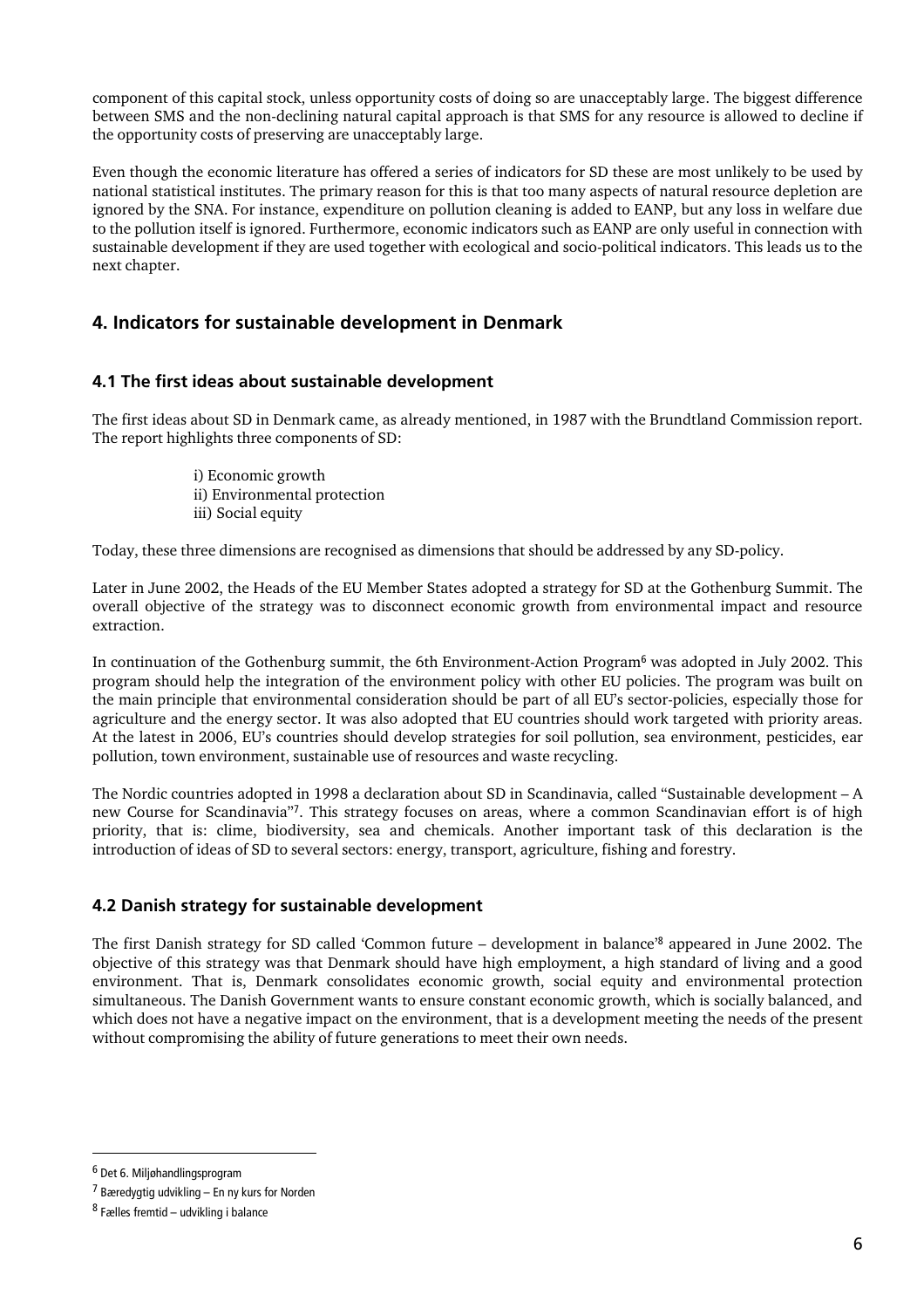The Danish Government's strategy for SD is based on eight principles:

- 1) The welfare state has to be under constant development and economic growth and environ mental impact has to be detached
- 2) It has to be a safe and healthy environment for everyone
- 3) Ecosystems have to be protected
- 4) The use of resources has to be improved
- 5) Denmark has to yield an active international effort
- 6) Environment consideration has to be part of every sector
- 7) The market has to support sustainable development
- 8) Sustainable development is a common responsibility (see Common future development in balance)

Denmark's dataset, which will be used for the construction of indicators for SD, will at least contain three dimensions:

> i) Economy ii) Environment iii) Sociologic factors

Ten subjects for measuring SD in Denmark will be presented:

- 1) Economic development and employment
- 2) Poverty
- 3) Elderly society
- 4) Health
- 5) Change in climate and energy
- 6) Sustainable production and consumption patterns
- 7) Protection of natural resources
- 8) Traffic and use of area
- 9) Public management
- 10) Global solidarity

Statistics Denmark presented in 2003 a series of indicators for SD<sup>9</sup>. These indicators are the result of the EU Commission's strategy, which is already passed, "Strategy for Sustainable Development". It is important to mention that work on these indicators is still ongoing. It is expected that these indicators will be produced annually. The list of SD-indicators should be seen as the beginning of a much more general set of indicators, which will be developed in due course.

However, we need to ask, will these indicators serve their purpose? According to Keuning (2003), the results in the EU member countries are so far a disjointed shopping basket with numbers. It is almost impossible to make a meaningful synthesis of these indicators. The extremely wide range of measures causes a problem with the understanding of what is central for SD. The comparison between very large numbers of opposite signs makes an overall view about SD impossible.

One can look at different elements when the criteria for establishing a good indicator is under loop, see Keuning (2003). Some of these elements are:

- i) Sensitivity to the change indicators are intended to measure
- ii) Capability of being updated on a regular basis
- iii) Scientific quality

 $\overline{a}$ 

iv) Easily understandable

In practice, these rules can cause many problems. For instance, using the rule of "easily understandable indicators" may lead to unmanageable information. It is therefore unavoidable that a limited set of indicators is designed.

<sup>&</sup>lt;sup>9</sup> Statistics Denmark's publication entitled "Indikatorer for bæredygtig udvikling" (Indicators for sustainable development) summarizes the current Danish set of SD-indicators.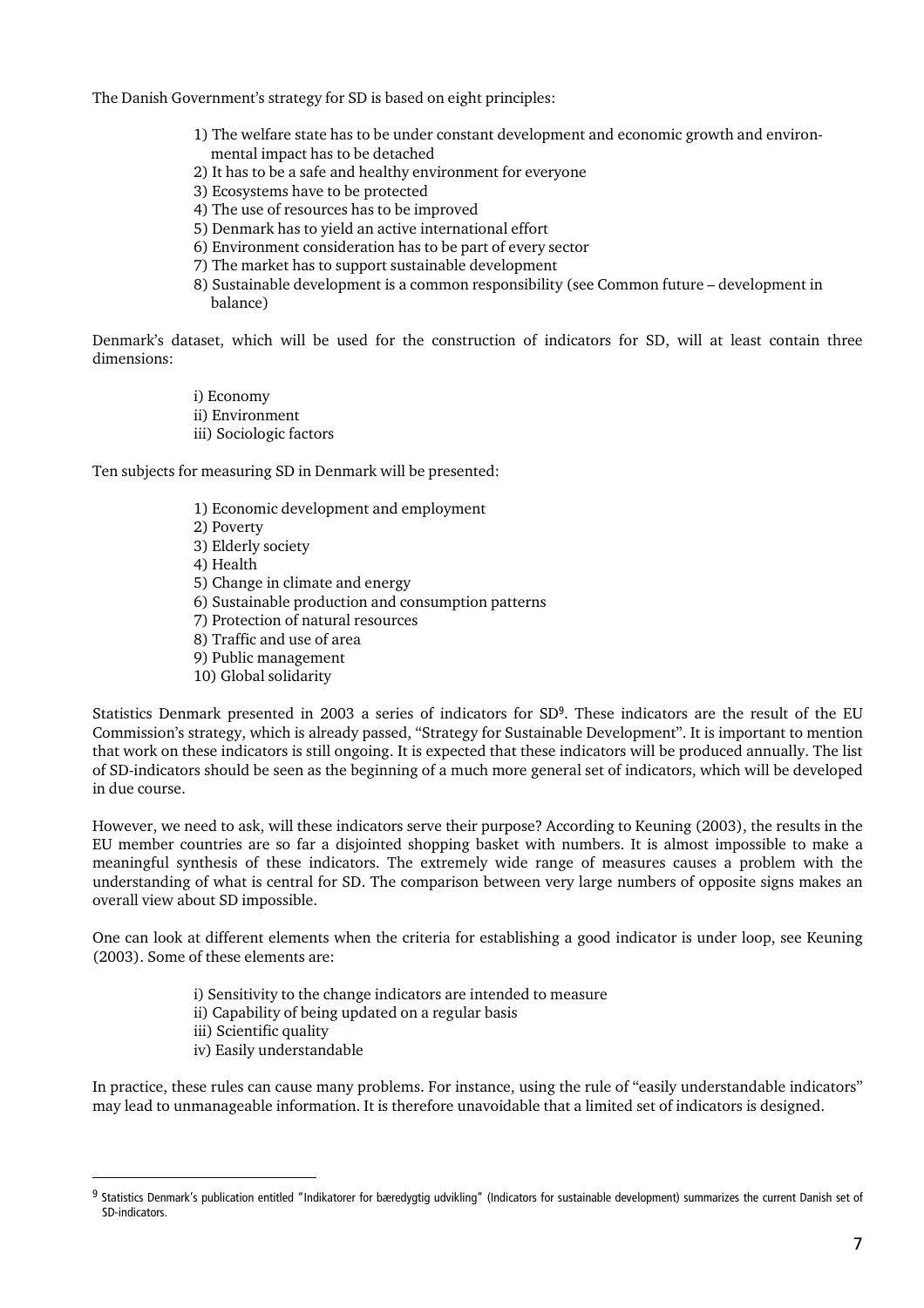#### **4.3 Illustration of possible problems with the current set of indicators**

There are various indicators, which have GDP in the denominator, while the numerator is not derived from the national accounts data. Some of the proposed Danish SD-indicators suffer from this problem, cf. the example below.





Source: Statistics Denmark (2004)

1

One of the indicators in the Danish set of SD-indicators is emissions of CO<sub>2</sub> compared to GDP. Figure 1 clearly shows the problems, which can arise, when indicators are based on elements originating from different frameworks. Here, the indicator showing the NAMEA-type CO<sub>2</sub>-emissions provides the example of the ideal indicator. Both the data on air emissions and, of course, the GDP stem from the national accounts framework, whereas the IPCC-type<sup>10</sup> CO<sub>2</sub>-emissions inventory is based on a set of classifications different from that of the national accounts. As the figure shows, different developments are shown by the indicator, especially from 1999 and onwards.

The different development shown by the indicator in figure 1 is especially due to the fact that the IPCC-type emission inventory do not include emissions from international transport whereas the economic contribution from those activities is included in the national accounts and consequently in the NAMEA-type emissions. The contribution from international sea transport to GDP has especially been increasing in the last five years.

#### **5. One integrated database that covers the three principal topics of a sustainability approach**

Applied economic analyses of SD are often seriously troubled by the lack of a complete data framework. However, Statistics Denmark offers a wealth of different statistical information. Therefore, a lack of data is not a problem as such. The main problem is the lack of integration of these statistics implying that all kinds of events, which are interrelated in reality, can only be studied in isolation. Solving this problem is the key for the construction of indicators for SD. The keyword is integration.

A policy for SD cannot be a policy on its own. The objective of such a policy is a coordination of the different sector policies with the overall objective of finding a balance between conflicting goals. That is because improvement of one indicator influences the other goals of the overall strategy for SD. The relationships between indicators on the top of the data pyramid and the underlying data have to be regarded in the process of selecting the indicators and their base.

However, we need to start by asking ourselves what kind of information we expect from indicators for SD. The indicators are first and foremost a communication tool directed to the general public and the media. Moreover, they are often used to describe important problems in connection with SD and they can serve as an instrument for

<sup>&</sup>lt;sup>10</sup> Emission inventories of this type are reported to the United Nations Framework Convention on Climate Change and used to the evaluation of the Kyoto-targets.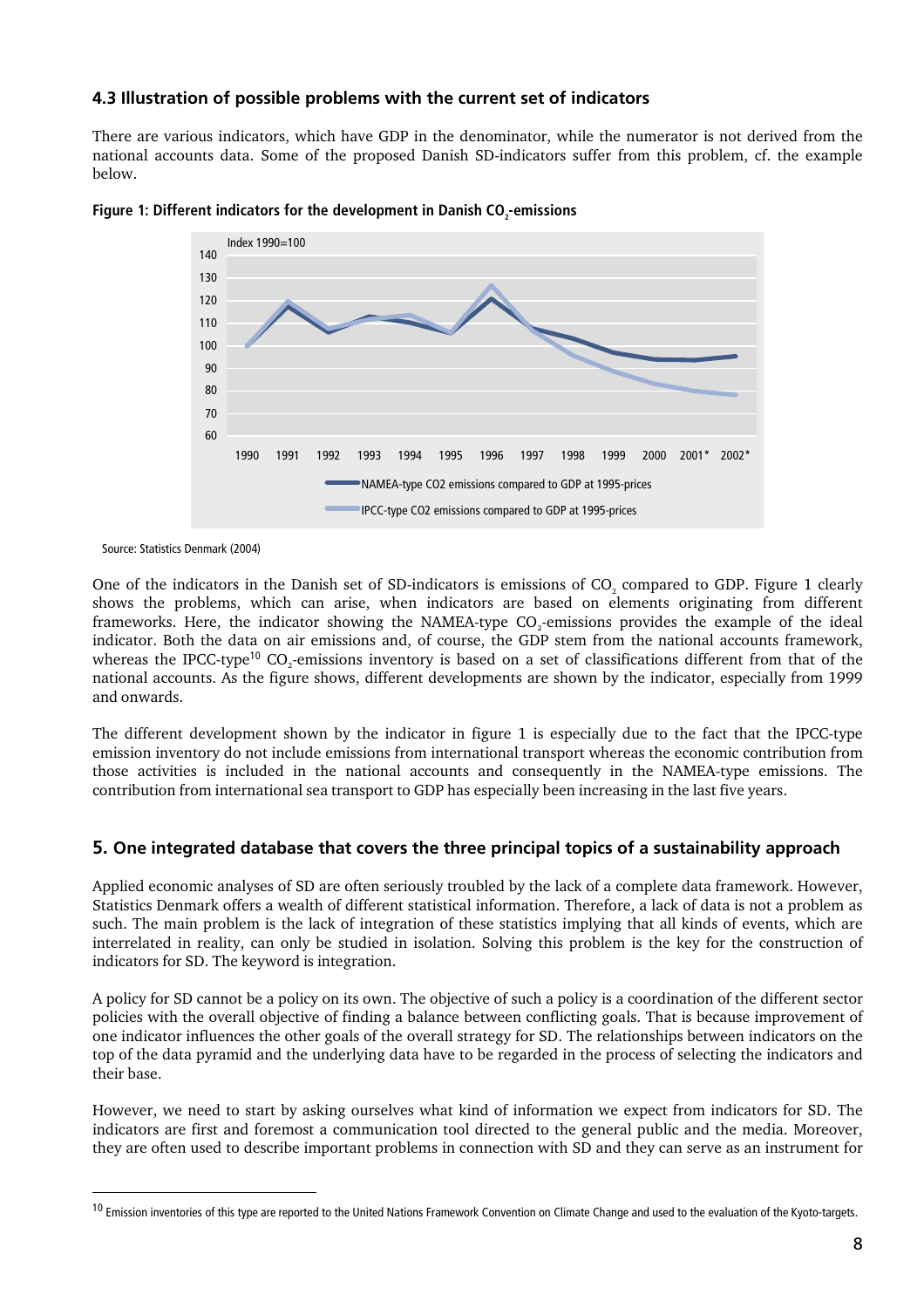controlling of political measures. We know that the measurement of progress in the different policy areas requires that interdependencies between indicators can be identified and studied.

However, this approach requires a possibility of further analysis of the underlying mechanisms and reasons for change. That is why the individual indicators should be embedded into an underlying database from which they can be derived by aggregation. Also, the disaggregated data provide the necessary information for more detailed analyses. Another important point is that the underlying data for the individual indicators should be part of a comprehensive framework that integrates all relevant topics. In this way, it is possible to analyse the interdependence between different topics and the simultaneous achievements of different goals. That is, economic, social and environmental goals.

The SNA and its satellite systems Environmental-Economic Accounts and the Socio-Economic Accounts form an extended accounting data set. As we know, the accounts provide a most complete and theoretically sound system description of the stock and flows. Practically, the accounts are an effective tool for generating an underlying database by harmonising otherwise not fully coherent and incomplete data. It provides the basis for estimates which can close remaining data gaps. The SNA is the worldwide accepted standards for describing the economic activities. The satellite systems extend the economic accounts by description of the interrelationships between economic, social and environmental systems.

It is very important to notice, that the satellite systems in principle use the same concepts, definitions and classifications as those used by the SNA. This guaranties that the data of all three systems can be combined with each other. They form an integrated database covering the principal topics of a sustainability approach.

From the data set of the SNA, most of the economic and partly also social indicators can be derived. The SNA data set is the basis for already existing and proven analytical tools that are related to the economical process. However, for many socio-economic analyses the present national accounts can be improved. This can be solved by an extension of the national accounts, like for instance Social Accounting Matrices (SAM) and NAMEA.



#### **Figure 2: SD-indicators sand watch**

The indicators derived from such a system can be disaggregated in order to get an insight into the reasons of the development of the specific indicator and the interrelationships to other topics of the set. The indicators for SD are usually comprised of headline indicators, which were selected for representing a specific topic. It may also be necessary to supplement the headline indicators by additional indicators in order to obtain a more comprehensive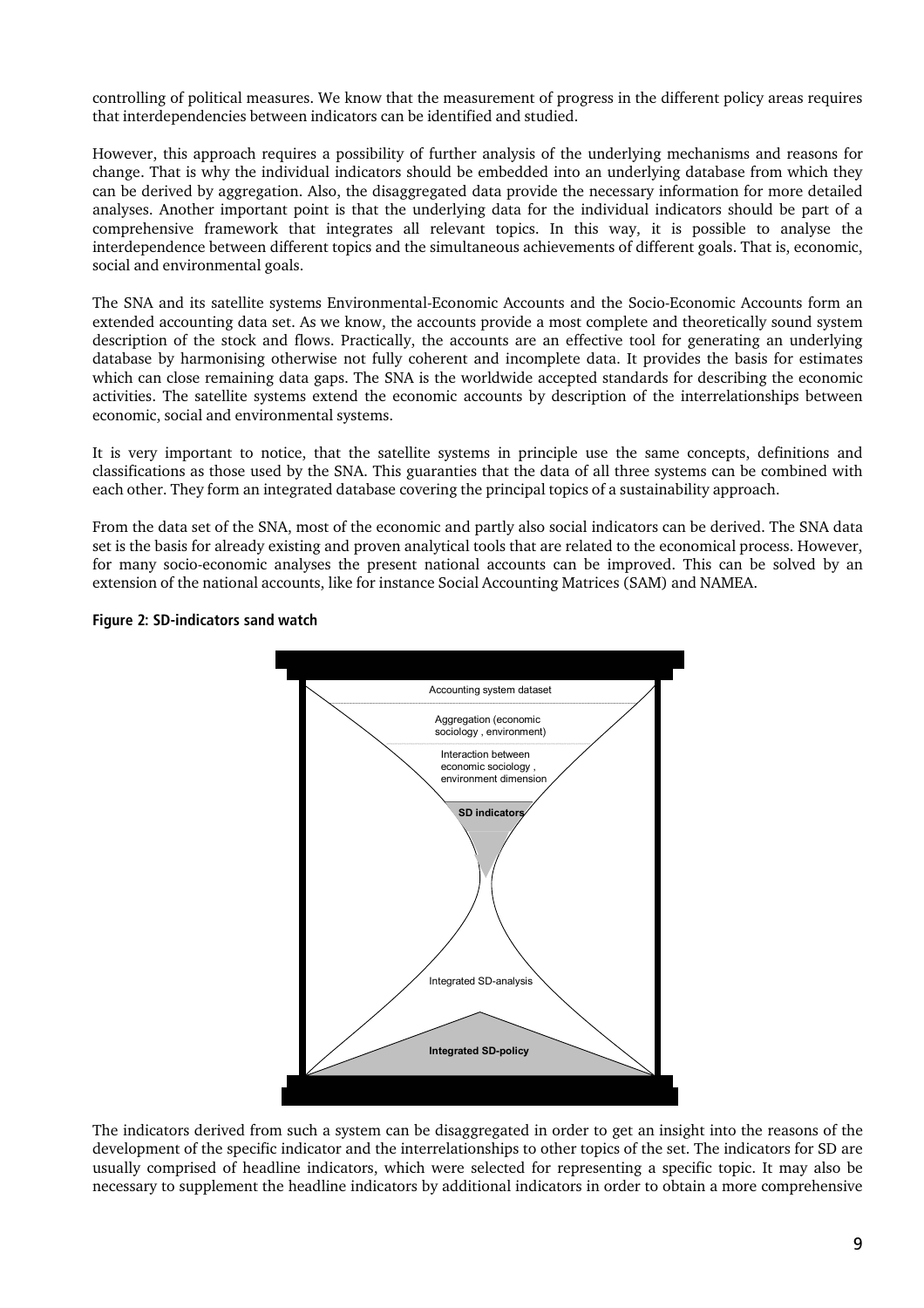description of the problem. It means that one can turn around the SD-indicators sand watch in figure 2 and get information in one or another direction.

#### **5.1 Examples of indicators derived from NAMEA**

One example of indicators which is derived from a consistent framework are indicators derived from NAMEA, e.g. the development in environmental themes, see below. The indicators derived from NAMEA link the economic activity as described in the national accounts with the environment.

Figure 3 shows the development in GDP, the Danish contribution to the greenhouse effect and acidification in Denmark in the period from 1990-2002. It is not difficult to see that there has been a decoupling between economic growth and environmental problems.

The individual indicators here are embedded into an underlying database from which they are derived by aggregation. The underlying data for these particular individual indicators are part of a comprehensive framework that integrates two relevant topics, economics and environment. In this way it is possible to analyse the interdependence between different topics and the simultaneous achievement of different goals, in this case economic and environmental.





Source: Statistics Denmark (2004)

The disaggregated data provide the necessary information for a more detailed analysis. The indicators derived from this system can be disaggregated in order to get an insight into the reasons for the development of the specific indicator and the interrelationships to other topics of the set. Figure 4 shows more detailed information about these two indicators. It can easily be seen that 'agriculture, fishing and quarrying' contribute most to acidification, whereas households contribute the most to the greenhouse effect. These indicators can also be compared to 'gross value added', to get a more complete picture of the environment-economic problems.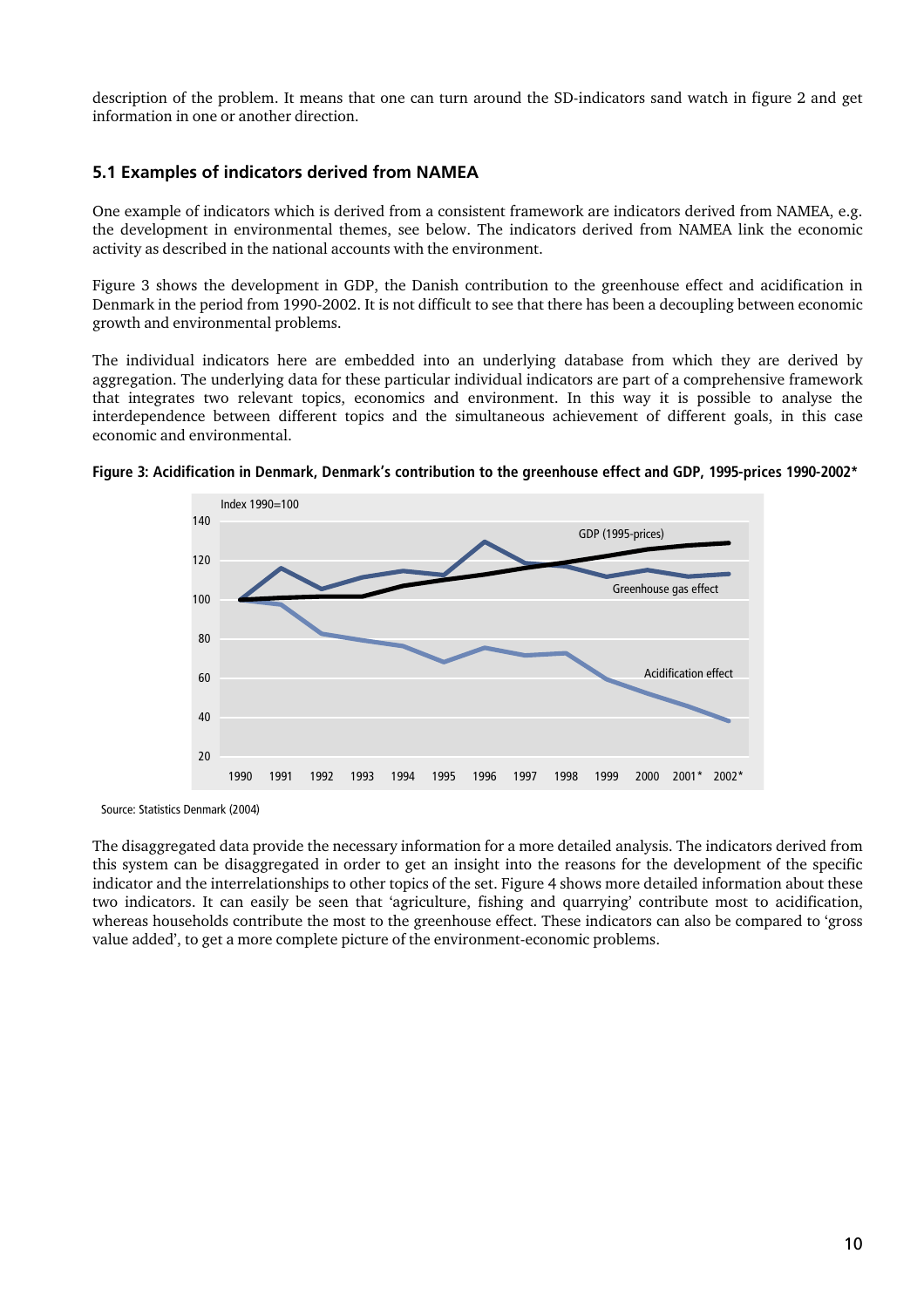#### **Figure 4: Sector's and household's share of total economic growth and environmental themes in 2002\***



Source: Statistics Denmark (2004)

It is also possible to introduce a time dimension for these indicators. Figure 5 shows the development in indicators from figure 4 for the period 2001 to 2002. This can give us a new perspective in analysis of environment-economic problems. For instance, households and manufacturing still have problems with the reduction of the greenhouse gases. 'Public and personal service' had in contrast a rise in the economic activities, and a reduction in both acidification and in the contribution to the greenhouse effect.

The environmental goals related to SD can, as shown, be evaluated by using the NAMEA-framework. To take into account the social goals as well one should include the SAM -framework. This would create SESAME.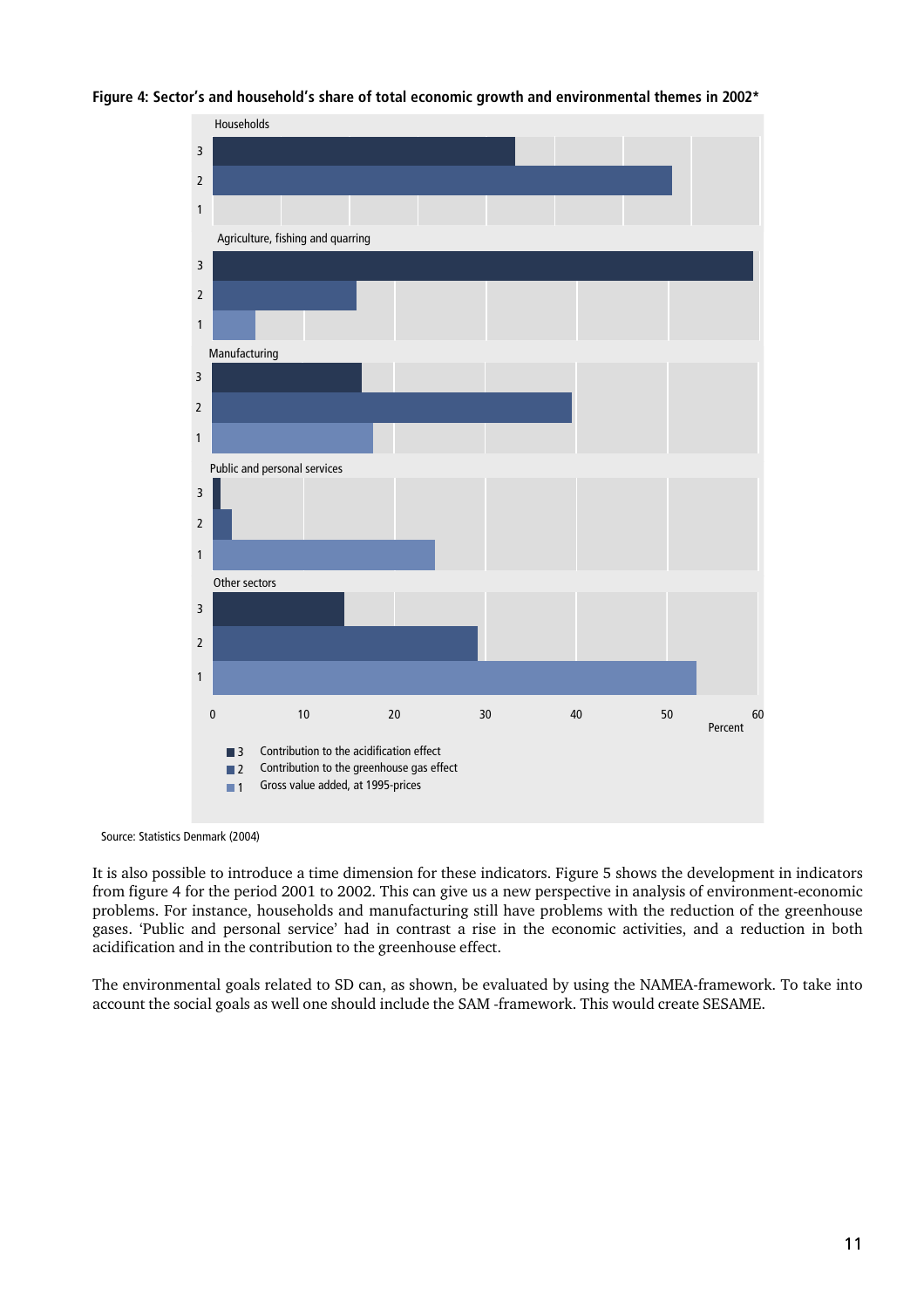

**Figure 5: Development in chosen environment-economic aspects 2001\*-2002\*** 

Source: Statistics Denmark (2004)

# **6. System of Economic and Social Accounting Matrices and Extensions (SESAME)**

SESAME is a statistical information system in matrix format, from which a set of core economic, environmental and social macro-indicators can be derived. The system is driven by the kind of information required for monitoring and policy-making at the macro-level. SESAME yields a framework for an integrated analysis and modelling of social, economic and environmental issues.

SESAME registers both the national value and its distribution among socio-economic household groups and categories of employed persons. SESAME implies the basic idea of present-day national accounts to a wider set of data. The national accounts provide an integrated and systematic account of an economy at the level of industries, sectors, etc., from which key economic indicators at the macro-level are derived. SESAME is extending this principle to a wider set of statistics, notably social and environmental accounts. In order to achieve a linkage between monetary and non-monetary data, the SAM-values are broken down into price changes and volume changes. The linkage with other data is typically established in non-monetary units as hours, calories, and joule and volume changes. In this way, the necessary connections are made without distorting the essential monetary SNA.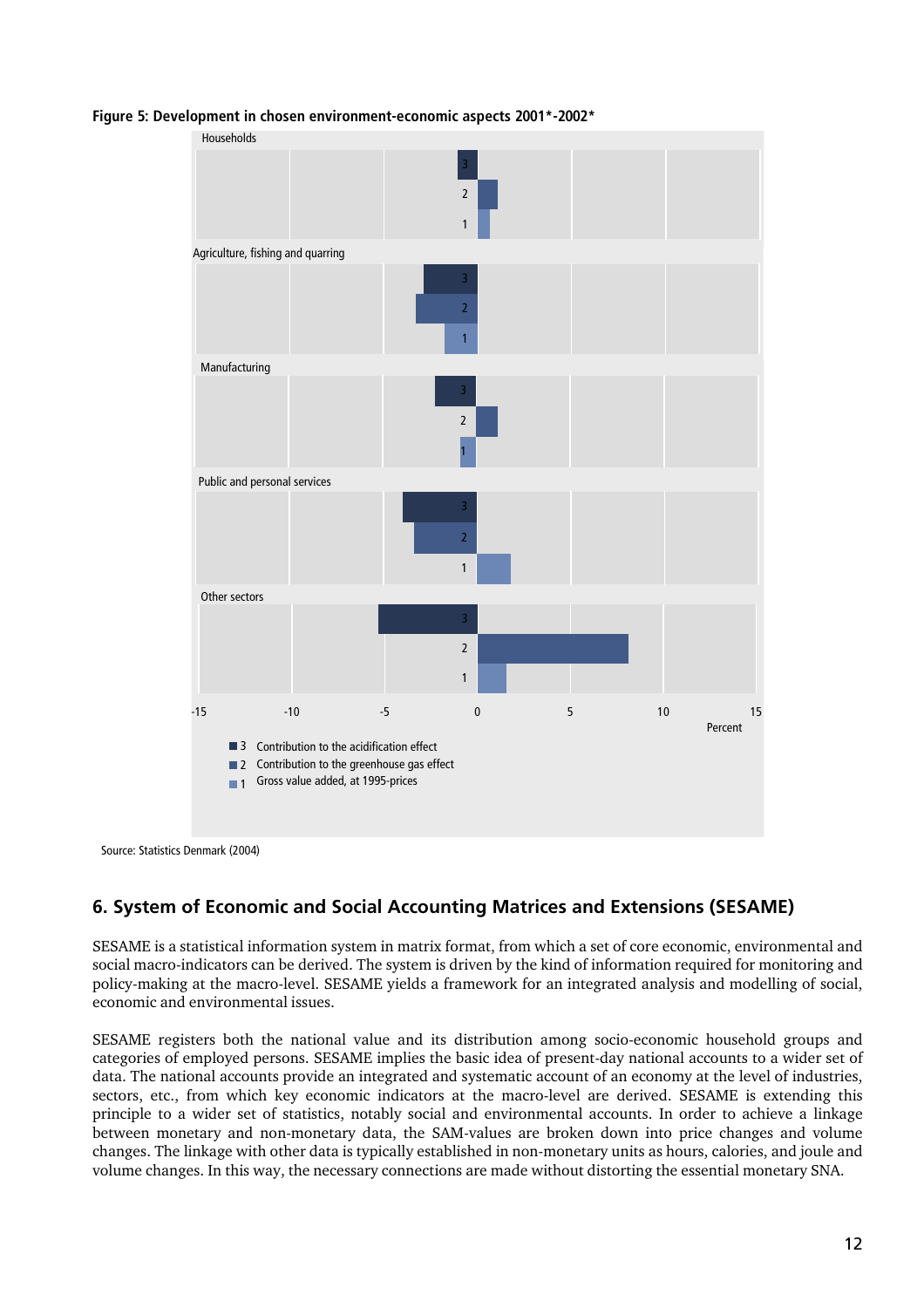As mentioned, SESAME registers for all variables the national total value as well as the distribution among socioeconomic household groups, categories of employed persons, etc. As a next step, a range of summary indicators can be derived from such a data set (e.g. GDP, population size, inflation, income inequality, environmental indicators, etc.). Consistent indices covering distributional aspects can also be derived for all variables included in the system. Whatever set of aggregates is preferred; they would all share two crucial features:

> i) Every indicator is computed from a single, fully consistent statistical system ii) Each indicator uses the most suitable measurement unit of the phenomenon it describes

The interaction between the design of an information system and the derivation of a set of core economic, social and environmental macro-indicators is a distinguishing feature of SESAME. SESAME does not squeeze all SD's attributes into a single indicator. This implies that SESAME is a statistical framework and not an implicit result of a model simulation. SESAME extends the central framework of the 1993 SNA by integrating the data and macroindicators for, e.g. (un)employment, educational attainment and environmental degradation. SESAME provides a fully consistent analytical framework analogous to input-output tables and SAM.

#### **6.1 Example of information obtained from SESAME**

Table 1 shows some of the indicators derived from the Netherlands' SESAME in 1999. The Netherlands' 'agriculture, forestry and fishing' contributed with 2.7 percent to GDP, while at the same time it contributed with 15.1 percent to the greenhouse effect. 'Mining and manufacturing' contributed with 18.5 percent to GDP, but almost 81 percent of R & D expenditures went to the same sector.

|                                       | <b>GDP</b> | Employment | Capital<br>stock | R & D | Greenhouse<br>effect |
|---------------------------------------|------------|------------|------------------|-------|----------------------|
|                                       |            |            |                  |       |                      |
| Agriculture, forestry and fishing     | 2.7        | 3.6        | 3.0              | 0.9   | 15.1                 |
| Mining and manufacturing              | 18.5       | 15.6       | 15.1             | 80.6  | 36.2                 |
| Electricity, gas and water supply     | 1.7        | 0.6        | 3.7              | 0.5   | 22.0                 |
| Construction                          | 5.7        | 7.3        | 1.2              | 1.6   | 1.2                  |
| Trade, hotels, restaurants and repair | 14.9       | 19.3       | 5.9              | 2.9   | 2.6                  |
| Transport, storage and communication  | 7.4        | 6.1        | 7.1              | 2.4   | 13.8                 |
| Finance and business services         | 26.4       | 20.0       | 44.0             | 3.4   | 2.4                  |
| General government                    | 11.5       | 11.5       | 4.7              | 6.9   | 2.1                  |
| Other services                        | 11.2       | 16.1       | 15.4             | 0.9   | 4.7                  |
| <b>Total</b>                          | 100.0      | 100.0      | 100.0            | 100.0 | 100.0                |

|  |  |  | Table 1: The Netherlands percentage contribution to a number of economic performance indicators, by industry, 1999 |
|--|--|--|--------------------------------------------------------------------------------------------------------------------|
|--|--|--|--------------------------------------------------------------------------------------------------------------------|

Source: Keuning 2003, p. 203

Table 2 represents a very good example of interaction between all three dimensions of SD. Table 2 shows selected economic and environmental indicators (columns) distributed among four different labour types (rows). Also, the table represents direct links between social, economic and the environmental dimensions derived from the SESAME framework. It is not difficult to se that 'male with high education' is a dominant group in the Netherlands' economy. It contributes with 49 percent of GDP and with 41 percent of the total employment. Another interesting thing is that 'male with low education' contributes with 27 percent of GDP, but at the same time with 42 percent to EEQ. It is possible to derive more similar indicators from table 2, which can be used to understand different problems, and possible causes of that particular problem. Another useful characteristic of this framework is that the SESAME framework makes it possible to analyse interdependence between different topics, like for instance between labour types, GDP and environmental themes.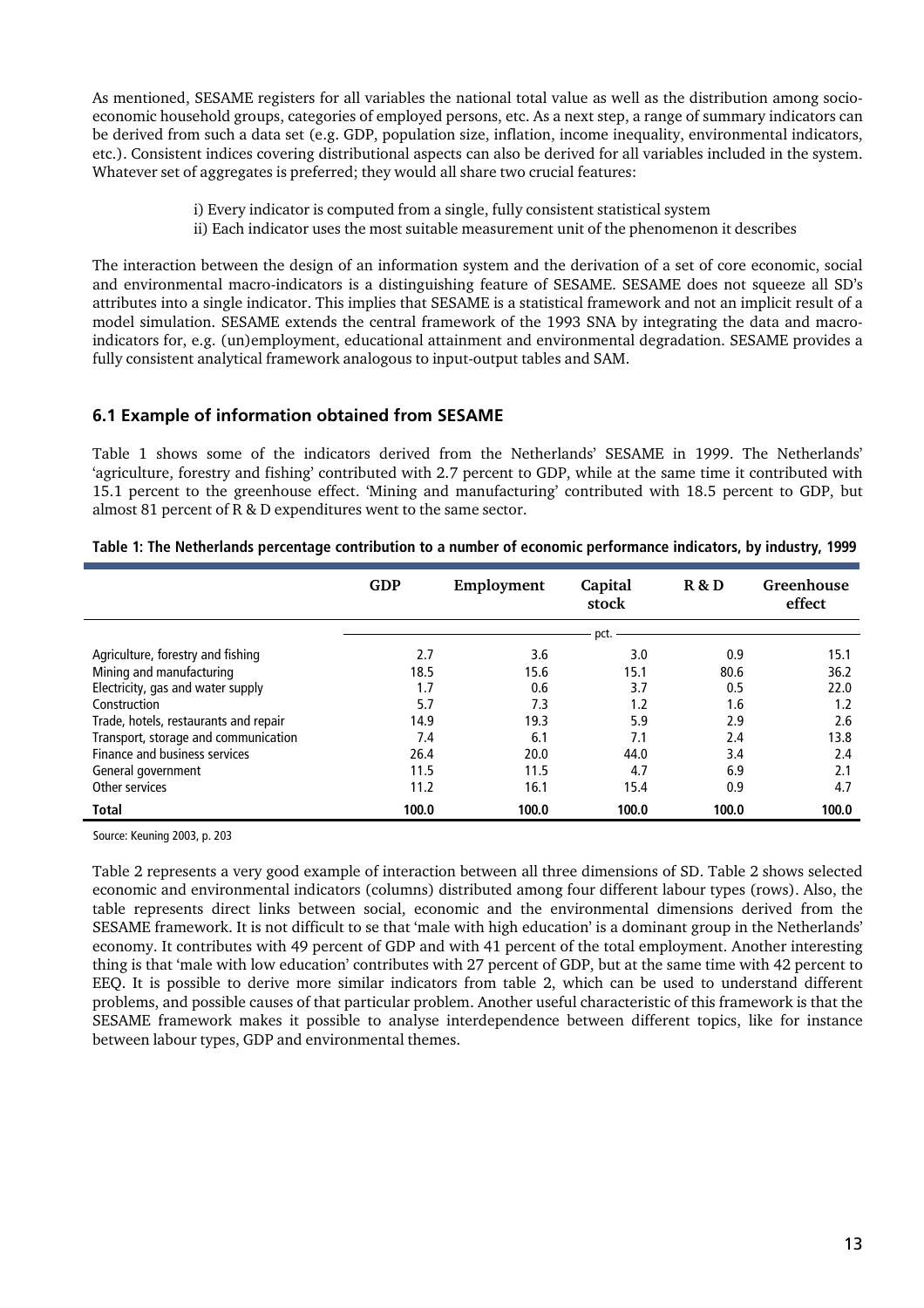|  |  | Table 2: Contribution to GDP, employment and environment per type of labour in the Netherlands, 1990 |
|--|--|------------------------------------------------------------------------------------------------------|
|--|--|------------------------------------------------------------------------------------------------------|

|                    |                            | Gross<br>Product<br>(GDP)      | Domestic employment | Total Greenhouse<br>gas effect<br>(GWP) | depletion<br>(ODP) | (AEQ) | Ozone layer Acidification Eutrophication Accumulation<br>(EEQ) | of waste<br>(min KG) |
|--------------------|----------------------------|--------------------------------|---------------------|-----------------------------------------|--------------------|-------|----------------------------------------------------------------|----------------------|
|                    |                            | Pct. of total employed persons |                     |                                         |                    |       |                                                                |                      |
| BOUR               | Male with low education    | 27                             | 28                  | 31                                      | 34                 | 36    | 42                                                             | 38                   |
| $\frac{1}{2}$<br>찙 | Male with high education   | 49                             | 41                  | 55                                      | 55                 | 51    | 45                                                             | 48                   |
|                    | Female with low education  | 8                              | 13                  | 6                                       |                    | 6     |                                                                | 6                    |
|                    | Female with high education | 16                             | 18                  | 8                                       | 6                  |       |                                                                |                      |
|                    | Total                      | 100                            | 100                 | 100                                     | 100                | 100   | 100                                                            | 100                  |

Source: Timmerman (2000)

# **7. Use of indicators for SD derived from SESAME**

Obviously, the communication between policy-makers and analysts is optimally served if the core macro-indicators are all derived from an integrated information system as SESAME.

Indicators derived from accounting frameworks are the best tool for monitoring. Efficiency, equity and intergenerational equity can be monitored by indicators and accounting frameworks. If some indicators show improvements and others show deteriorations, it is necessary to measure the trade-off between aims. In this case, indicators and the accounting framework provide all information necessary to conduct dynamic modelling.

The most important advantages of an accounting approach for measuring SD refer to two points. First, an accounting framework can enhance the indicators itself by an integrated underlying database, which is needed for analysing the development of and the interrelationships between the indicators and for working out the policy measures that are able to balance conflicting goals within the SD-policy. Second, compared to primary surveys, the accounting approach is a very cost-efficient tool for generating a database for SD-analyses. The problem with SESAME is that it doesn't tell us anything about goals of sustainability, or whether one country is on the sustainable path or not. It just tells us in which direction indicators are moving.

# **8. The path forward**

Statistics Denmark offers a complete set of input-output tables and NAMEA. The only element of the SESAME framework, which is missing, is a SAM for Denmark. By making SAM and linking it with NAMEA, the SESAME statistical information system will be set up, and new possibilities for deriving SD-indicators will be made possible. This new set of SD-indicators will be different from the set already offered, because the indicators will be generated from an underlying database by harmonising otherwise not fully coherent and incomplete data. This will enable policy analyses of SD grounded on the development of SD-indicators. This statistical framework will make it possible for further economic modelling with CGE-models and can also be used for economic forecasting and planning.

# **9. Conclusion**

The indicators are, on the first hand, a communication tool directed to the general public and the media. They are often used to describe important problems in connection with SD. They can also serve as an instrument for controlling political measures and economic modelling. However, use of SD-indicators requires a possibility of further analysis of the underlying mechanisms and reasons for change. That is why the individual indicators should be embedded into an underlying database from which they can be derived by aggregation. The underlying data for the individual indicators should be part of a comprehensive framework that integrates all relevant topics. In this way, it is possible to analyse the interdependence between different topics and the simultaneous achievement of economic, social and environmental goals.

We want to emphasize that we do not advocate for special statistical frameworks or specific methods. Different kinds of statistics and inventories all serve their specific purposes. However, the point is that indicators calculated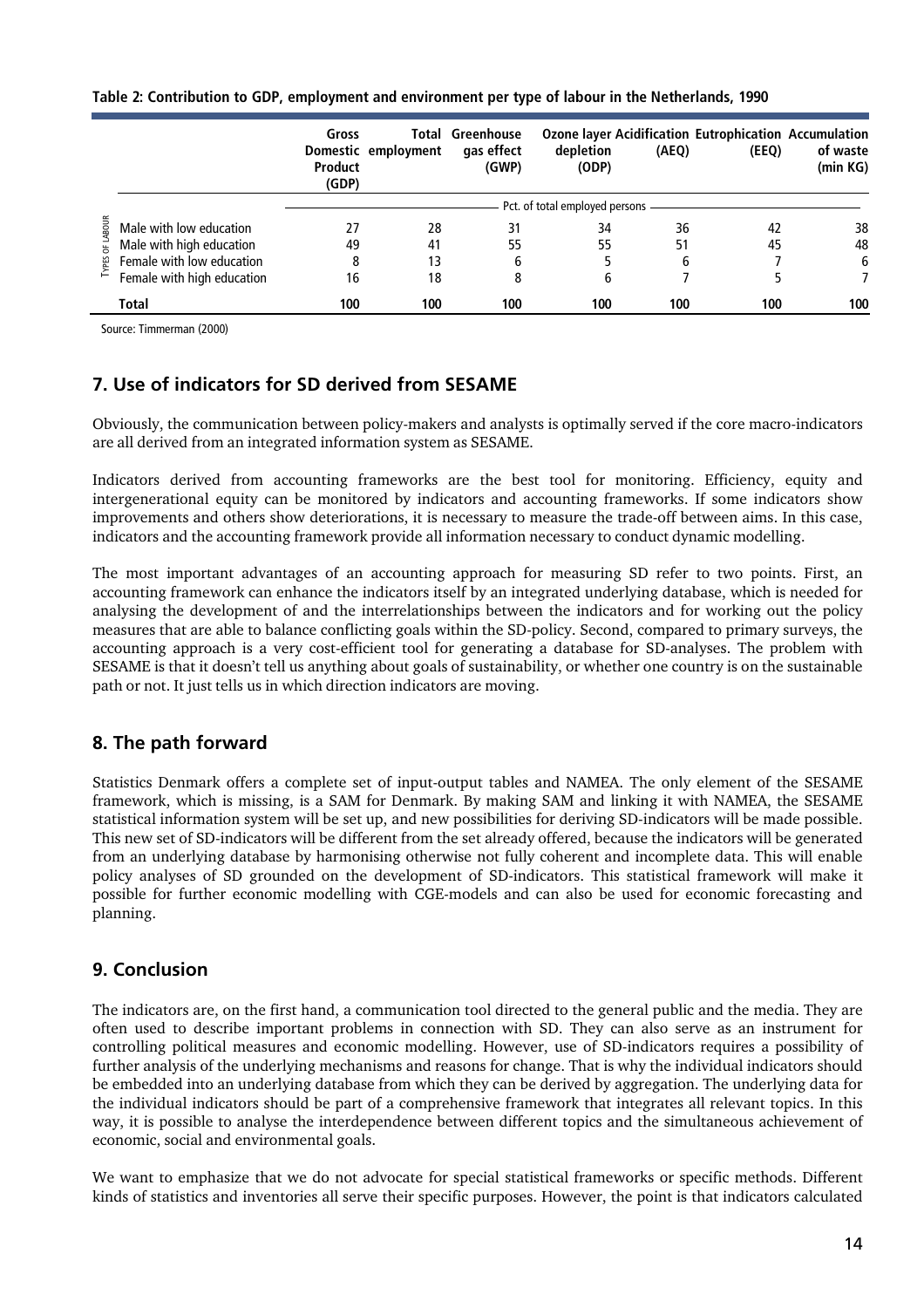from elements originating from different statistical frameworks are a bad idea since they might be misleading. Hence, indicators should be derived from the same fully consistent framework.

SESAME is such an information system that integrates economic, social and environmental statistics. It is a statistical information system in matrix format, from which a set of core economic, environmental and social macro-indicators can be derived. The system is driven by the kind of information required for monitoring and policy-making at the macro-level. Every indicator derived from SESAME is computed from a single fully consistent statistical system and each indicator uses the most suitable measurement unit of the phenomenon it describes. SESAME does not squeeze all SD's attributes into a single indicator. This implies that SESAME is a statistical framework and not an implicit result of a model simulation.

#### **References**

Andersen, Peder, Mortensen, Jørgen Birk and Nielsen, Helle Østed Nielsen: "Bæredygtighed økonomi og velfærd"; Det Strategiske Miljøforskningsprogram 2001

Byron, R.P.:"The Estimation of Large Social Account Matrices"; J. R. Statist. Soc. A (1978), 141, Part 3, pp. 359-367

Eurostat (1996):"ENS 1995"

Han, Mark de: "Accounting for Sustainable Development: the NAMEA-Based Approach"; Workshop for Accounting Frameworks in Sustainable Development; held on 14-16 May 2003, Paris

Hanley, N.: "Macroeconomic measures of sustainability"; Journal of Economic Surveys, vol.14, no.1, Blackwell Publishers Ltd., UK 2000

Hanley, Nick, Jason F., Shogren and White, Ben:"Environmental Economic in Theory and Practice"; Palgrave Macmilliab, Great Brittany 2002

Hartwick, John M.: "National Accounting and Capital"; Bookcraft (Bath) Ltd., Great Britain, 2000

Keuning, Steven J.: "Accounting for welfare with SESAME"; Studies in Methods, Series F, No. 75/Vol.2, Handbook of National Accounting, United Nations, New York, 2000

Keuning, Steven J. and Kusmadi, Saleh: "SAM and SESAME in Indonesia: Results, usage and industralisation"; Studies in Methods, Series F, No. 75/Vol.2, Handbook of National Accounting, United Nations, New York, 2000

Keuning, Steven J. and Timmerman Jolanda: "An Information System for Economic, Environmental and Social Statistics – integrating environmental data into the SESAME"; Paper presented at the Conference on Natural Resource and Environmental Accounting, Washington DC, 15-17 March, 1995

Keuning, Steven J. and Verbruggen Marleen: "European Structural Indicators, a Way Forward"; Economic Systems Research, Vol. 15, No. 2, June 2003

Leadership group SAM: "Handbook on Social Accounting Matrices and Labour Accounts"; European Commission 2003

Lenzen, Manfred and Schaeffer Roberto:"Environmental and Social Accounting for Brazil"; Environmental and Resource Economics 27, pp. 201-226, 2004

Mäler, K. G.:"Welfare indicators and the environmental resource base"; in Folmer H., Lanis G. and Opschoor H.:"Principles of Environmental and Resource Economics"; USA, 1991

Pedersen, Ole Gravgård, Møller Flemming and Christiansen Niels: "Infromationsgrundlaget for integreret miljøplanlægning"; Danmarks Statistik and Danmarks Miljøundersøgelser, 2002

Pezzey, J. C. V.: "Sustainablility: an interdisciplinary guide"; Environmental Values, 1, pp. 321-362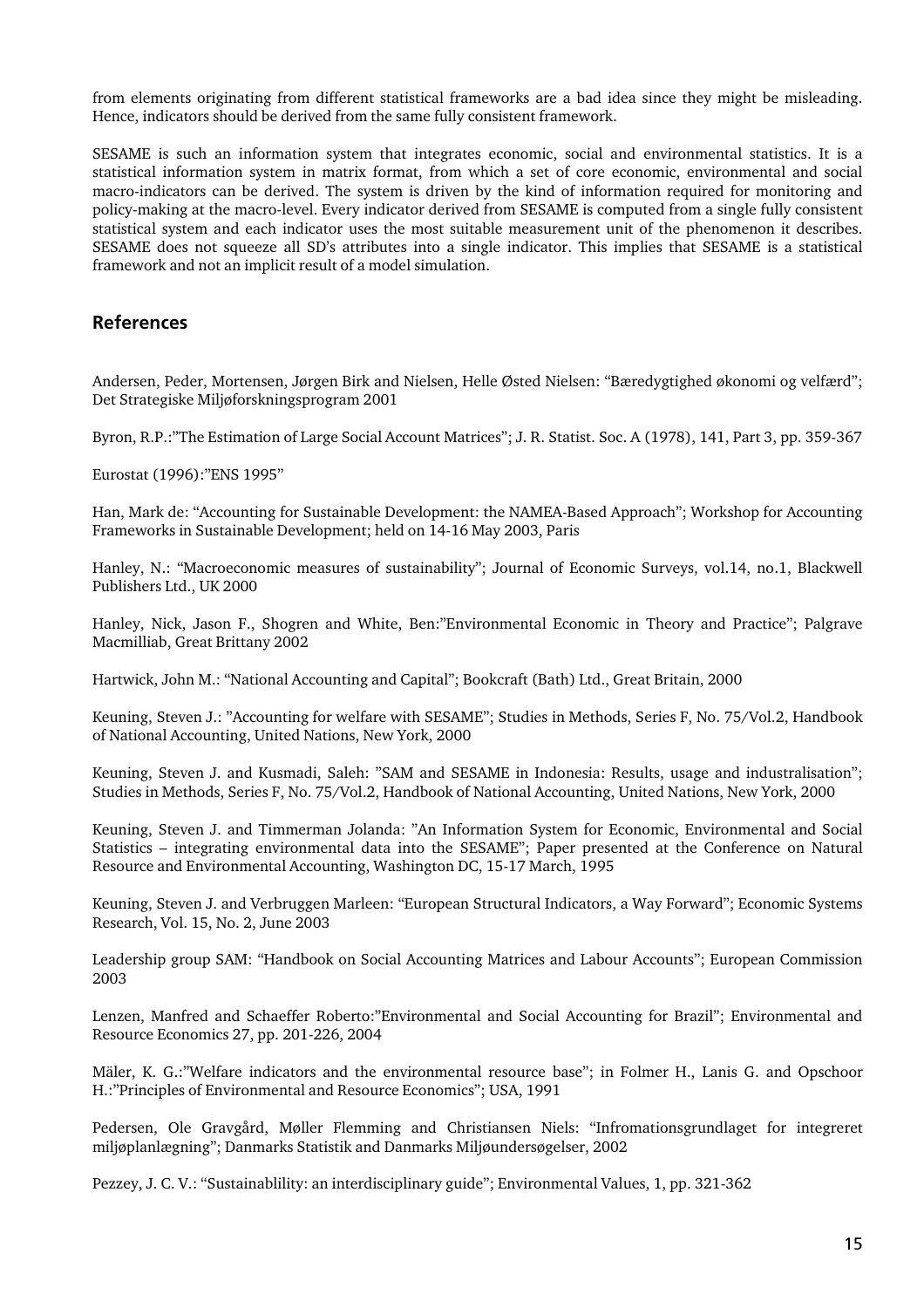Pierantoni, I.:"A Few Remarks on Methodological Aspects Related to SD"; Workshop for Accounting Frameworks in Sustainable Development; held on 14-16 May 2003, Paris

Round, Jeffery I.:"Constructing SAMs for Development Policy Analysis: Lesson Learned and Challenges Ahead"; Economic Systems Research, Vol. 15, No. 2, June 2003

Shoer, K.: "The Role of the National Accounts and its Satellite Systems for the German National Strategy for Sustainable Development"; Workshop for Accounting Frameworks in Sustainable Development; held on 14-16 May 2003, Paris

Stahmer, Carsten: "Social Accounting Matrices and Extended Input-Output tables"; D Statis, July 2002

Stahmer, Carsten: "The Magic Triangle of I-O Tables"; Input-Output Conference, Macerata, August 2000

Statistics Denmark: "ADAM – A model of the Danish economy March 1995"; 1996

Statistics Denmark: "The Danish Environmental Accounts 2002 (Miljøøkonomisk regnskab for Danmark 2002)"; Statistics Denmark, Denmark 2004

Statistics Denmark: "Indicators for sustainable development (indikatorer for bæredygtig udvikling)"; Statistics Denmark, Denmark 2003

Statistics Denmark: "Input-Output tables and analysis 2001 – imports, employment and environment", 2003

Thorbecke, Erik: "Towards a Stochastic Social Accounting Matrix for Modelling"; Economic Systems Research, Vol. 15, No. 2, June 2003

Timmerman, Jolanda and Ven, Peter van de: "The SAM and SESAME in the Netherlands: A modular approach" ; Studies in Methods, Series F, No. 75/Vol.2, Handbook of National Accounting, United Nations, New York, 2000

United Nations:"SEEA 2003: Integrated Environmental and Economic Accounting 2003. Final Draft"; UN, European commission, International Monetary Fond; 2003

United Nations: "System of National Accounts 1993"; EU, IMF, OECD, UN and World Bank; 1993

Links:

www.dst.dk www.dst.dk/adam www.statbank.dk